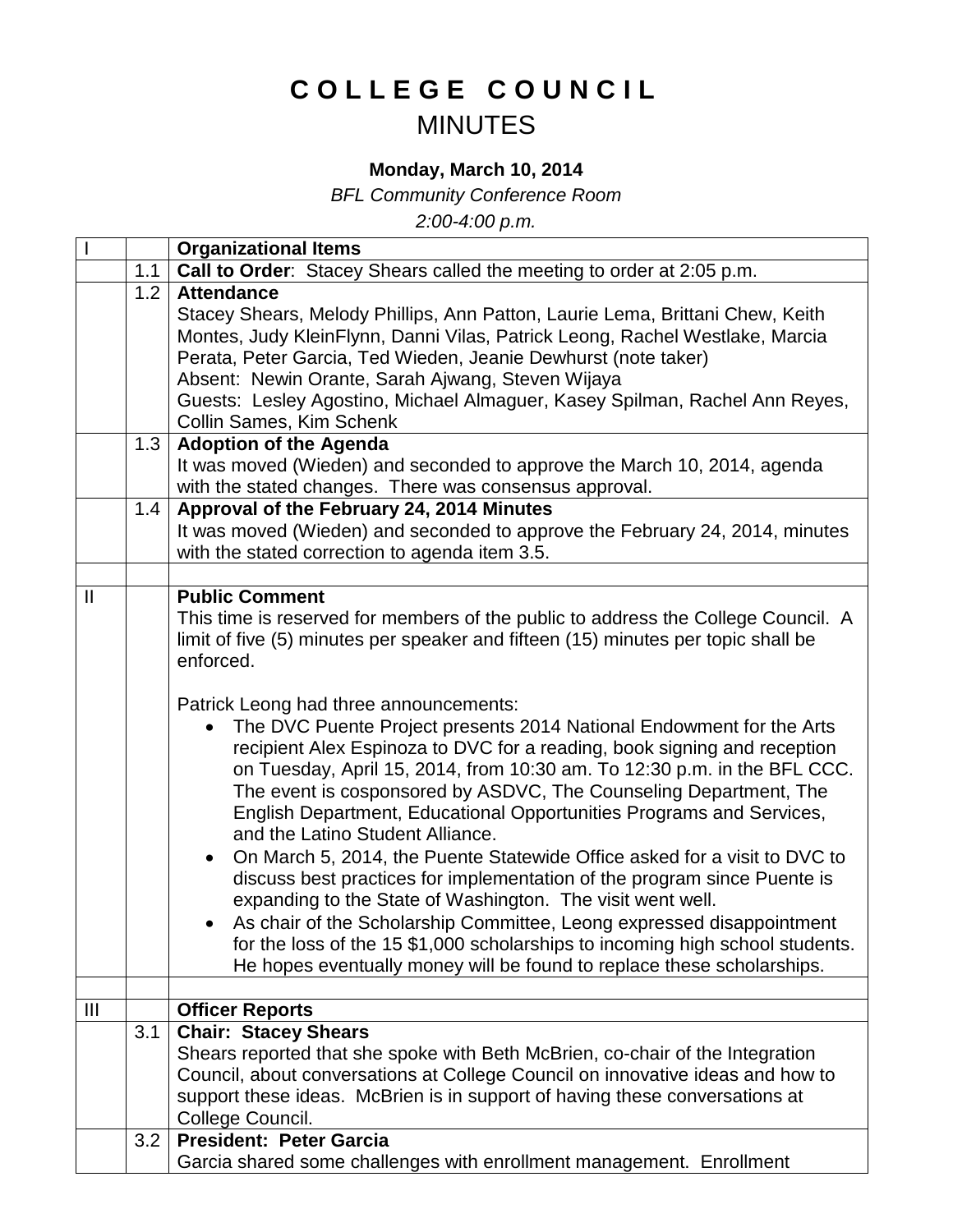|    |                  | opportunities are up this year, but actual enrollments are down. Student<br>demographics are being reviewed. New students are 15% of enrollments.<br>Conversations are occurring about aligning marketing of high school students and<br>addressing the needs of the continuing students.                                                                                                                                                                                                                                                                                                                                                                                                                                                                                                                                                                                                      |
|----|------------------|------------------------------------------------------------------------------------------------------------------------------------------------------------------------------------------------------------------------------------------------------------------------------------------------------------------------------------------------------------------------------------------------------------------------------------------------------------------------------------------------------------------------------------------------------------------------------------------------------------------------------------------------------------------------------------------------------------------------------------------------------------------------------------------------------------------------------------------------------------------------------------------------|
|    |                  | The Governing Board has approved a \$450,000 bond measure for the June<br>election. DVC should receive about half of the bond money for college projects.                                                                                                                                                                                                                                                                                                                                                                                                                                                                                                                                                                                                                                                                                                                                      |
|    |                  | Garcia explained that the loss of the freshman scholarships was a Chevron grant<br>that was not renewed.                                                                                                                                                                                                                                                                                                                                                                                                                                                                                                                                                                                                                                                                                                                                                                                       |
|    | 3.3 <sup>°</sup> | <b>Faculty Senate President: Laurie Lema</b>                                                                                                                                                                                                                                                                                                                                                                                                                                                                                                                                                                                                                                                                                                                                                                                                                                                   |
|    |                  | Lema explained that it is DVC's turn to nominate a Teacher of the Year Award for<br>the Contra Costa Community College the District. Patrick Leong is the nominee<br>for this year. The Faculty Senate taskforce for program review and process<br>improvement had their first meeting last week. They are beginning to look at                                                                                                                                                                                                                                                                                                                                                                                                                                                                                                                                                                |
|    |                  | program review timelines and alignment.                                                                                                                                                                                                                                                                                                                                                                                                                                                                                                                                                                                                                                                                                                                                                                                                                                                        |
|    | 3.4              | <b>Classified Senate President: Ann Patton</b>                                                                                                                                                                                                                                                                                                                                                                                                                                                                                                                                                                                                                                                                                                                                                                                                                                                 |
|    |                  | Patton stated that Peter Garcia attended the last Classified Senate meeting to talk<br>about the bond project list. He also addressed some classified questions on<br>faculty hiring. The draft Information Technology Plan was also presented to the<br>Council. The Classified Senate Council passed the decision making flow chart<br>and are reviewing the District's draft strategic plan.                                                                                                                                                                                                                                                                                                                                                                                                                                                                                                |
|    | 3.5              | <b>ASDVC: Keith Montes</b>                                                                                                                                                                                                                                                                                                                                                                                                                                                                                                                                                                                                                                                                                                                                                                                                                                                                     |
|    |                  | Montes reported that at the last ASDVC meeting, one Executive Board member                                                                                                                                                                                                                                                                                                                                                                                                                                                                                                                                                                                                                                                                                                                                                                                                                     |
|    |                  | was removed. The Executive Board approved several funding requests: the                                                                                                                                                                                                                                                                                                                                                                                                                                                                                                                                                                                                                                                                                                                                                                                                                        |
|    |                  | Puente speaker; the Spring 2014 Speaker Series; and the More Than A Dream<br>conference. Nominations for next year's ASDVC Executive Board close March 11.                                                                                                                                                                                                                                                                                                                                                                                                                                                                                                                                                                                                                                                                                                                                     |
|    |                  | The draft DVC Technology Plan will be on the next ASDVC agenda. Montes                                                                                                                                                                                                                                                                                                                                                                                                                                                                                                                                                                                                                                                                                                                                                                                                                         |
|    |                  | reported that Sam Park will return at the next meeting.                                                                                                                                                                                                                                                                                                                                                                                                                                                                                                                                                                                                                                                                                                                                                                                                                                        |
|    |                  |                                                                                                                                                                                                                                                                                                                                                                                                                                                                                                                                                                                                                                                                                                                                                                                                                                                                                                |
| IV |                  | <b>Accreditation Update - Discussion</b>                                                                                                                                                                                                                                                                                                                                                                                                                                                                                                                                                                                                                                                                                                                                                                                                                                                       |
|    |                  | Ted Wieden shared the timeline for the accreditation self evaluation report. The<br>final draft of the document will be available on April 21, 2014. All components of<br>the report have now been submitted. April 21-May 12 will be the time for<br>constituent feedback. Signing of the document will occur after the College Council<br>meeting on May 12. The report will go to the Governing Board on June 25, 2014.<br>Visiting team members will not be known until probably mid-August.                                                                                                                                                                                                                                                                                                                                                                                               |
| V  |                  | 2013-2014 Annual Budget Plan - Information/Discussion                                                                                                                                                                                                                                                                                                                                                                                                                                                                                                                                                                                                                                                                                                                                                                                                                                          |
|    |                  | Members of the Budget Committee, Michael Almaguer, Katrina Keating, and Ray<br>Goralka attended today to give a summary of the report and to answer questions.<br>Almaguer explained how the recommendations were developed. Because the<br>college has so many needs, the decision was difficult. Budget Committee<br>members stressed addressing the human resource needs. The funding<br>recommendation is for 2013-2014. The Budget Committee will begin addressing a<br>plan for Phase 3 as stated in DVC Procedure 5018.01, Budget Allocation Process.<br>The budget is dependent on growth funds. Some clean-up tracking needs to<br>occur so that everyone is aware of what money is encumbered, what money has<br>been spent, and what are carryover funds. Council members will take this report<br>out to their constituents. College Council final decision will occur at the next |
|    |                  | meeting.                                                                                                                                                                                                                                                                                                                                                                                                                                                                                                                                                                                                                                                                                                                                                                                                                                                                                       |